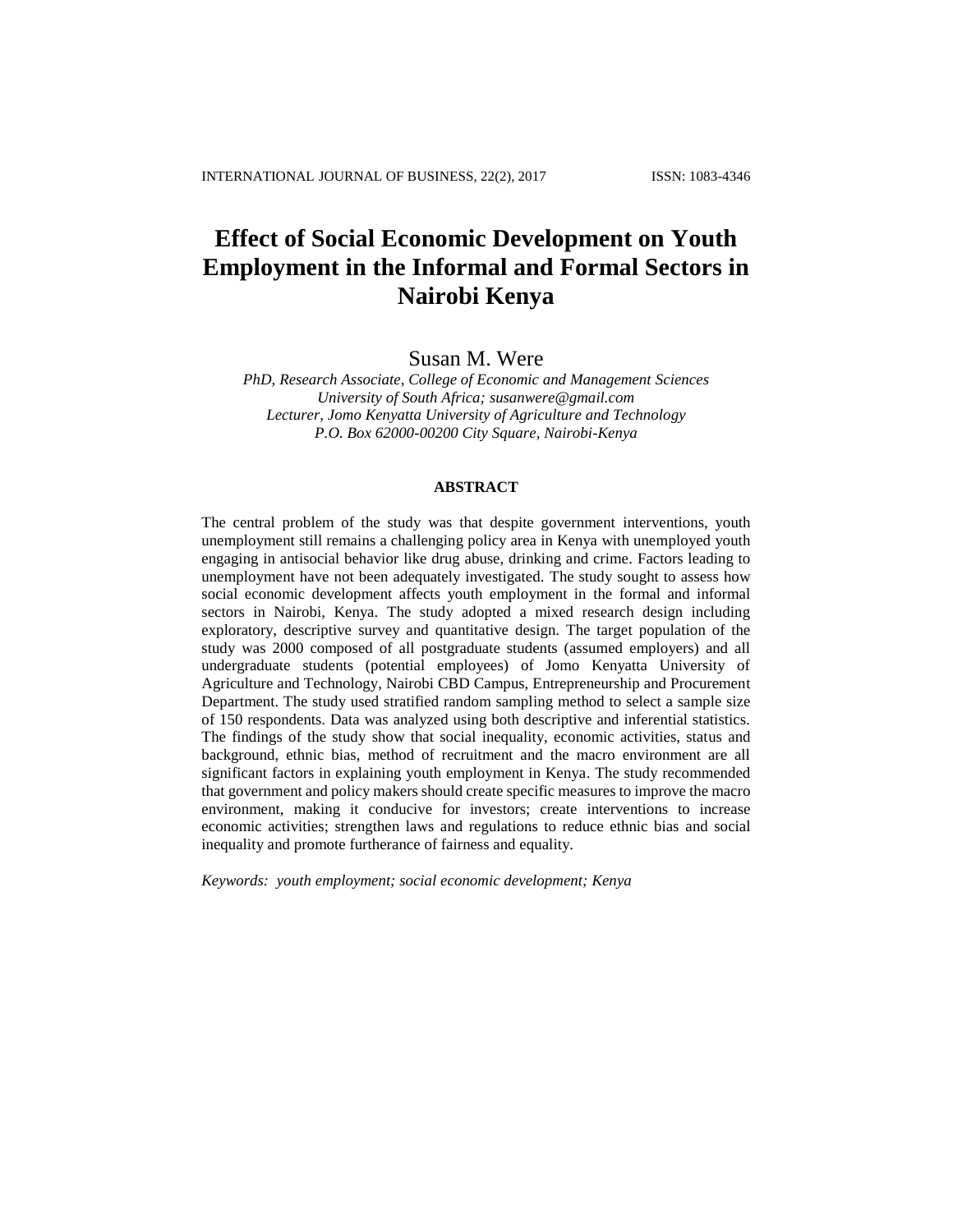## **I. INTRODUCTION**

#### **A. Background of the Study**

Global unemployment rate stood at 197.1 million in 2015 (Economic Survey 2016) while World Real Gross Domestic Product (GDP) growth decreased to 3.1% in 2015 from 3.4% in 2014. High rates of youth unemployment represent both widespread personal misfortunes for individuals and lost opportunity for critical national and global economic development. Unemployment among the youth has been shown to have lifelong effects on income and employment stability, because affected young people start out with weaker early-career credentials, and show lower confidence and resilience in dealing with labor market opportunities and setbacks over the course of their working lives. Youth employment is one way to make Africa a strong, united, resilient and influential global player and partner (World Bank, 2015). On the African continent youth unemployment has highly contributed to most of the youth engaging in crime and violence and has fueled the high prevalence of civil conflict in the region (Natrass, 2002b). Youth unemployment has also contributed to the increase in international legal and illegal migration with a notion that it will enable them to get decent employment as well as better life.

Franz and Omolo (2014) found that youth tend to find employment in the informal rather than in the formal sector. According to UNDP (2013), 37% of household enterprises are owned by the youth. Despite this percentage, youth employment remains a key policy concern as articulated in the 2030 Agenda for Sustainable Development of the United Nations Goal 8 on decent work and economic growth. African Union (AU) agenda 2063 articulates that youth unemployment will be eliminated, and Africa's youth guaranteed full access to education, training, skills and technology, health services, jobs and economic opportunities, recreational and cultural activities as well as to allow them to realize their full potential. In both developing and industrialized countries youth are more susceptible to issues such as "long working hours, work with short-term and/or informal contracts, low pay and little or no social protection" (ILO, 2004, p.1).

Kenya's population is growing by about 1 million persons each year. The high population growth rate of the past results in today's youth bulge. Young people (aged between 18 and 34 years old) constitute more than a third at 35% of the entire population. This represents great economic and social opportunities, but also enormous challenges. At the forefront of these challenges lies the high unemployment rate among young people, which is estimated to be double the national level of unemployment of 17.3% as compared to about 6% for both Tanzania and Uganda in East Africa. This unemployment rate in Kenya among the youth is also among the highest in the world, World Bank (2016). However, Kaane (2014) points out that youth unemployment is at 67%. The government has already undertaken substantial efforts to address youth unemployment and foster the creation of decent jobs.

In addition to implementing the long-term development strategy Vision 2030 along with its operational plan, the Medium Term Plan, the Kenya government initiated the Youth Enterprise Development Fund (YEDF) to improve lending through financial intermediaries, there is the Constituency Youth Enterprise Scheme (C-YES) which funds enterprises of youth groups in all constituencies. YEDF seeks to increase access to capital by young entrepreneurs in order to reduce the level of youth unemployment in the country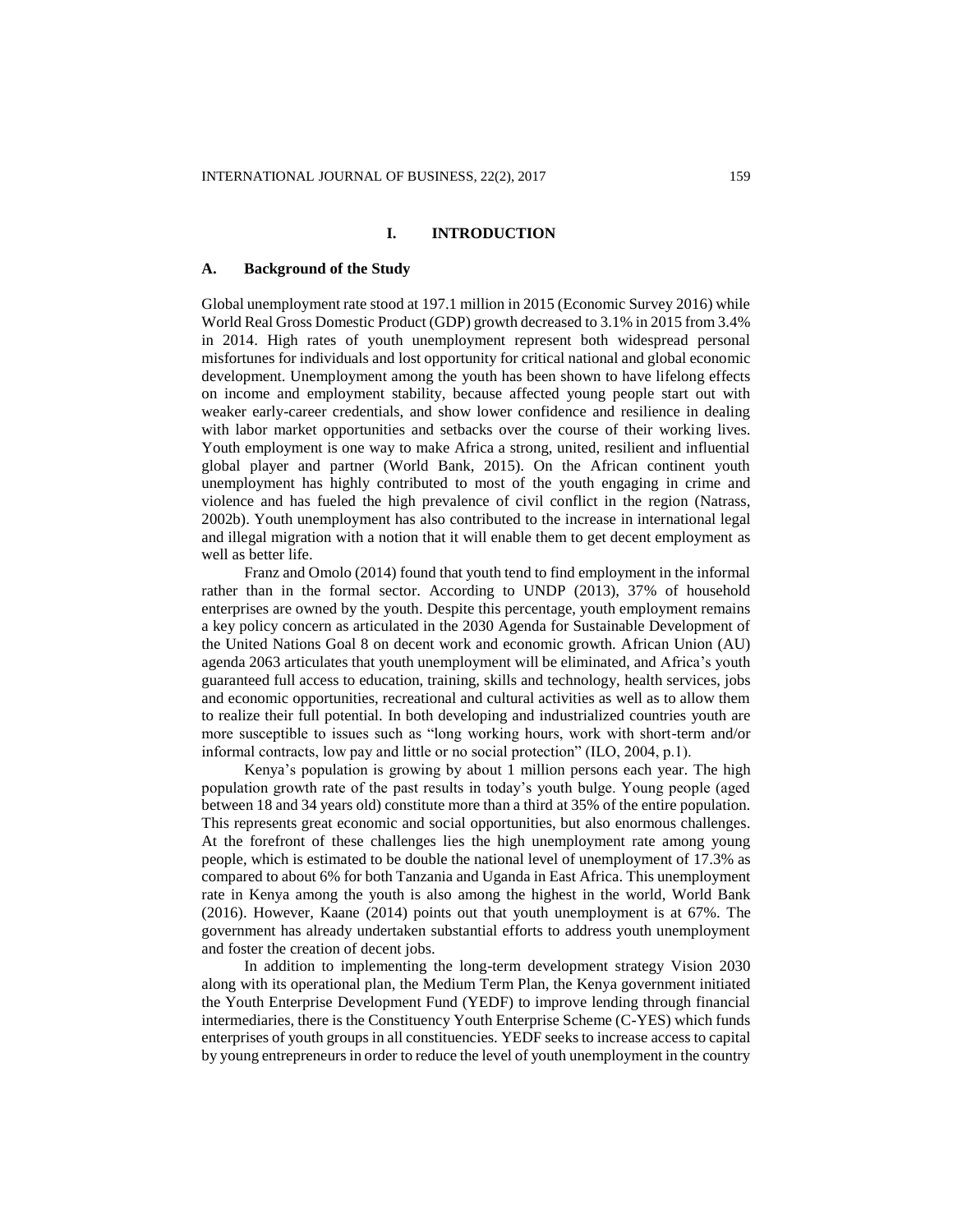(Government of Kenya 2011). The government has also made important improvements to the education system, such as offering free universal primary education. However, several challenges still remain. Economic and social polices need to be more efficient and take advantage of the opportunities a large youth population offers while adequately tackling inherent challenges. It is assumed that the country will greatly benefit from reducing the unemployment rate by creating more decent jobs and making growth more

An emerging issue that has complicated unemployment is the NEET syndrome (those discouraged workers who are neither in education, employment nor in training). The discouraged workers are those who have given up looking for work since they believe there is no opportunity for them in the labor market (ILO, 2004). The incidence of the discouraged worker phenomena is higher among adults in some countries and it is higher for youth in other countries (ILO, 2004). The NEET rate is considered to be a useful measure of "non-utilized labor potential of the youth population" (ILO, 2006).

#### **1. Global Perspective of Youth Employment**

According to Ryder (2016), 73.3 million of the 200 million globally unemployed are young people (aged between 15 and 24). In two-thirds of European economies, youth unemployment remains above 20% and more than one in three unemployed young people have been looking for work for more than one year. The global rate of youth unemployment is increasing and more young people are dropping out of the labor market entirely and are more likely to be registered as unemployed (ILO, 2015).

Young people in Southern Europe have found themselves victims of an economic crisis that they had no part in creating. The prevalence of young people in sectors and industries disproportionately affected by the crisis, as well as the number of young people that were in precarious and temporary employment, resulted in a spiraling rate of youth unemployment in the region. In both Greece and Spain more than 50% of young people are out of work and in other countries such as Italy and Portugal more than one third of young people are unemployed. Such elevated levels of youth unemployment in Europe have already had social implications, with increased level of crime, alcohol and drug addiction and civil unrest in many regions (Ryder, 2016).

This has particularly been the case in the South and South-East of Europe, most notably in Greece. These disparities between youth unemployment rates have revealed a social and economic gap within Europe which could have dramatic long-term consequences. Recent austerity measures have not only failed to solve this issue but have actually worsened it and have placed the future of an entire generation at risk. The effects of this crisis are forcing many young people to leave their home countries and sometimes continental Europe entirely, to look for better opportunities. This is generating a brain drain effect which will become difficult to reverse (Lewis, 2012).

One may imagine that China – perhaps the world's only economic powerhouse at this moment – would have a low youth unemployment rate. This is supported by official figures with youth unemployment standing at 4.1% in 2010 based on metrics that are not internationally recognized. This picture is different if we turn to other sources, for instance, a report prepared by the (China Household Finance Survey in 2012) which puts China's youth unemployment at 8.1%. Others suggest the rate to be as high as 20%. The less educated are far more likely to be employed, since China's economy has insofar been

inclusive.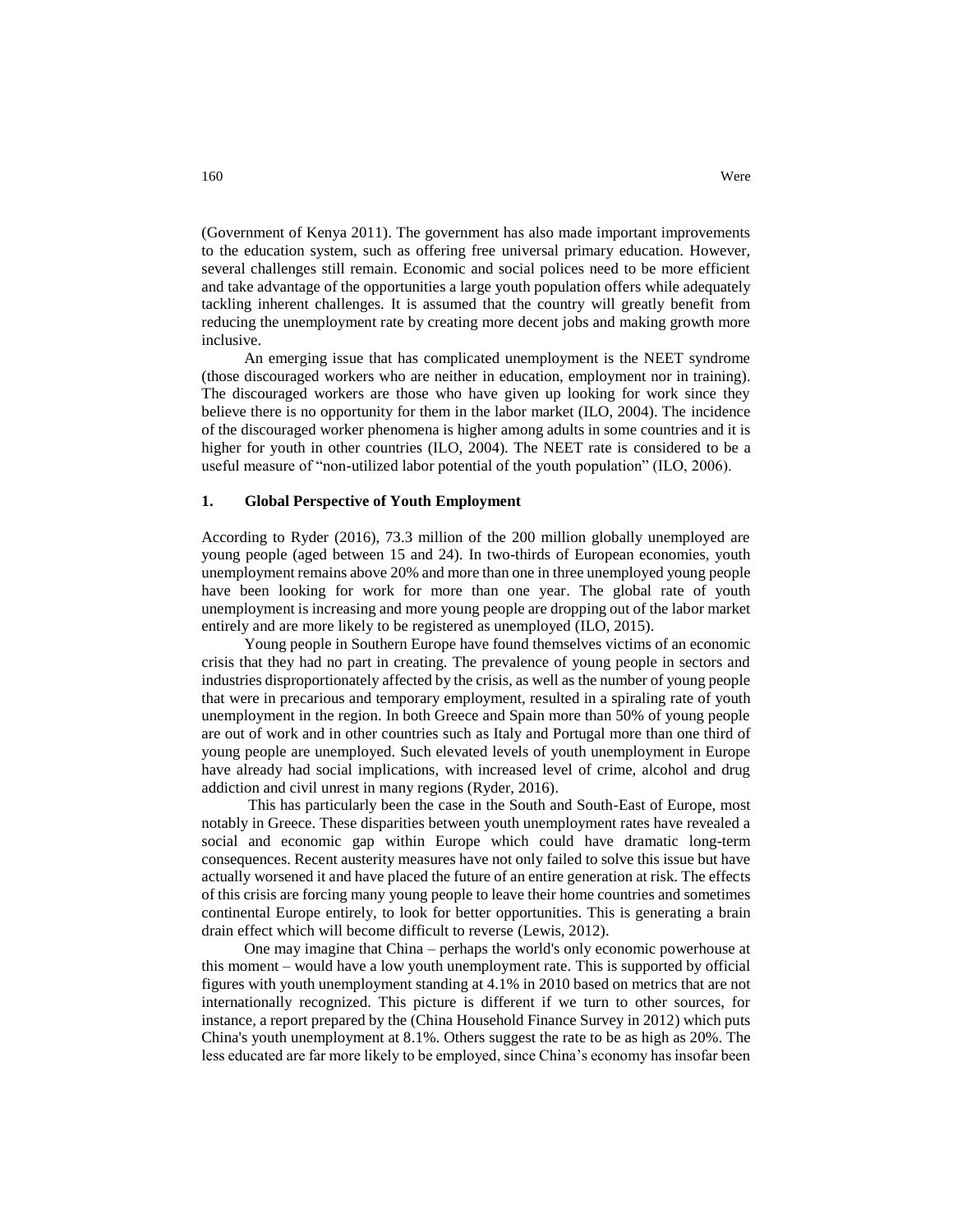driven by three sectors: export- driven manufacturing, construction and large energy and capital intensive heavy industries dominated by the state, none of which offers large numbers of white collar jobs suitable for university graduates, Terence and Esposito, (2014).

In North Africa, unemployment rates (among a generally more educated labour force) are quite high (23.8% estimated in 2012, with a 3 percentage point increase between 2010 and 2011 and a steady increase since 2007) and projected to remain high over the next five years. Unemployment can arguably be considered to be at the root of the Arab Spring uprisings. At the same time, labor force participation rates for women at 33.4% in 2012 (right after the Middle East) are the second lowest in the world (ILO, 2015).

Spain has had one of the highest unemployment rates in the EU for several years. More than 45% young Spanish are out of work. This can be traced back to various factors including uncompetitive firms, rising costs in the economy. The Spanish economy was further badly affected by the property boom and bust. Ironically, another cause of youth unemployment is strong labor protection by existing workers who have good contracts with strong safeguards against redundancy. There are also concerns about the quality and validity of education and vocational training within Spain (Pettinger, 2011).

## **2. Regional Perspective of Youth Employment**

According to the International Labor Organization (ILO) definition, Uganda's measured unemployment rates are relatively low for the region though they have been [increasing](http://www.ubos.org/onlinefiles/uploads/ubos/pdf%20documents/NCLS%20Report%202011_12.pdf)  [over time](http://www.ubos.org/onlinefiles/uploads/ubos/pdf%20documents/NCLS%20Report%202011_12.pdf) (from 1.9% in 2005/06, to 3.6% in 2009/10, and recently to 5.1% in 2012). At the same time, the characteristics of the unemployed vary widely. Urban youth are more likely to be unemployed (12%) than rural youth (3%). In addition, female youth are twice as likely to be unemployed compared to male youth, Ahaibwe and Mbowa (2014). Causes of youth unemployment are believed to be multifaceted, ranging from an [inadequate investment/supply side of jobs, insufficient employable skills](http://npa.ug/wp-content/themes/npatheme/documents/vision2040.pdf) (i.e., youth possess skills that are not compatible with available jobs) and [high rates of labor force](http://www.mglsd.go.ug/wp-content/uploads/2011/04/Employment%20policy1blank.pdf)  [growth at 4.7%](http://www.mglsd.go.ug/wp-content/uploads/2011/04/Employment%20policy1blank.pdf) per annum Ahaibwe and Mbowa (2014).

Youth unemployment in Tanzania is among the major challenges not only to the government and policy makers but also to the society and families. With high poverty rates in the country, most families have high expectations that their children will find jobs and contribute to the families' development. According to the ILO (2006) most of the young people in the country are facing many difficulties when it comes to their integration into the labor market when searching for decent and productive jobs. Statistics show that 33% of the total population of the country is young people, which also make 68% of the total active labor force (NBS-ILFS, 2010). The youth unemployment problem in the country is characterized by lack of employment opportunities in both urban and rural areas which results in underutilization of the majority of the labor force. A study by Mjema (1997), on youth unemployment in Tanzania reported that factors such as education system, lack of skills in business training, skills mismatch, inadequate credit facilities, emphasis on formal sector alone, non-attractive agricultural sectors, gender imbalance and inadequate information were the key determinants of youth unemployment.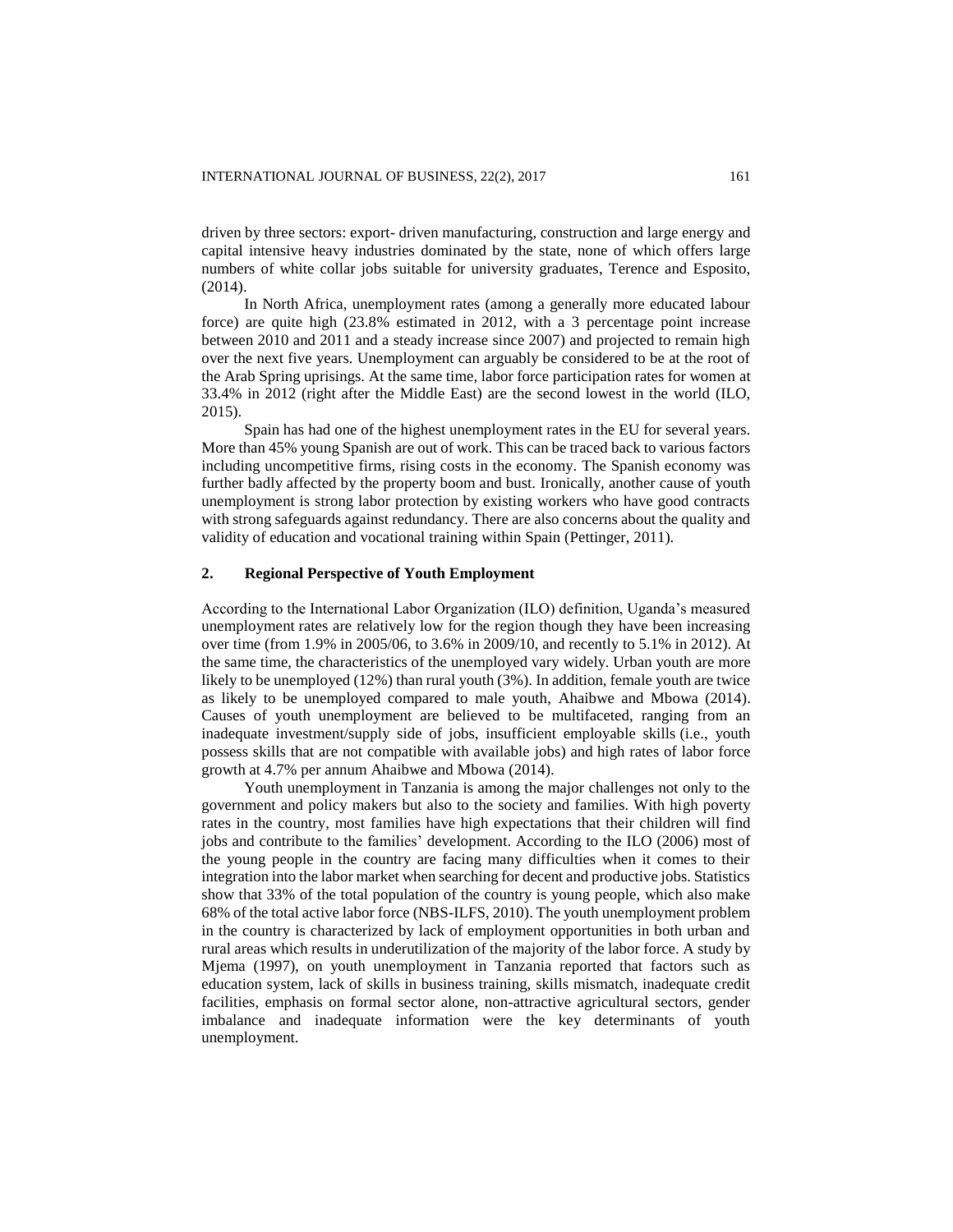In Ethiopia, the unemployment rate for urban youth is 37.5% as opposed to 7.2% for rural youth (Caveat: rural youth face high levels of underemployment). Among the many contributing factors, most notable are the low absorption capacity of the formal sector, the low rate of employment creation, and the skills shortage as well as the lack of entrepreneurship of the youth.

With around 50% of the urban men between age 15 and 30 unemployed, Ethiopia has one of the highest unemployment rates worldwide. Causes of the unemployment are attributed to skills mismatch, poor economic performance, low levels of education and lack of quality skills, high population growth, lack of entrepreneurship and lack of career advice.

#### **3. Kenyan Perspective of Youth Employment**

In Kenya, the youth are defined as persons aged between 15 and 35 years (ROK, 2010a). World Bank defines employment as persons of working age who are engaged in any activity to produce goods or provide services for pay or profit, whether at work, during the reference period or not at work due to a temporary absence from a job or to worktime arrangement. In Kenya, the young aged 15 to 35 years constitute two thirds of the workforce with approximately 800,000 young workers entering the labor market every year (Franz and Omolo, 2014). The Kenya labor market is basically dual in nature defined by a small formal and a large informal sector. Long term trends and dynamics of employment in Kenya show a declining number of jobs being created in the formal sector as compared to the informal sector (Franz and Omolo, 2014).

Kenya's employment creation interventions in 1990 have seen the government emphasize use of short, medium and long term measures as means of employment creation including but not limited to: The National Youth Service; Kenya National Youth Development and Training; Uwezo Fund; Kuza Youth Employment Project in Mombasa launched in May 2014 (funded by UK); Children Lead The Way (funded by CIDA via Save Canada); Youth Save (Funded by Master Card Foundation Via Save US); Yes Youth Can (Funded by USAID); Kenya Youth Employment Initiative (Funded by USAID 2010-2012); Kenya Youth Empowerment Project, KYEP (funded by World Bank), Women Enterprise Fund(WEF); Youth Enterprise Development Fund(YEDF); Kazi Kwa Vijana; Youth Entrepreneurship Facility (YEF). Despite these interventions youth unemployment remains an issue of great concern.

Mass joblessness, especially among the sprightly and innovative youth, is a drag on the economy because it forces unemployed adults to depend on the small working class, stretches family resources and consumes savings for future investments. The World Bank report notes that mass unemployment continues to deny Kenya the opportunity to put its growing labor force to productive use, thereby "denying the economy the demographic dividend from majority young population". World Bank economists say the problem is mainly compounded by the fact that Kenya's ability to create new jobs has lagged behind population growth, resulting in narrow formal opportunities, especially for entry-level workers fresh from college.

Kenya's public schools have remained rickety for years, weakened by acute lack of teachers who have in the past staged frequent strikes to push for higher pay. This has seen learners in public schools trail their counterparts in private institutions whose high fees lock out many households. Unemployment has also been fanned by the view among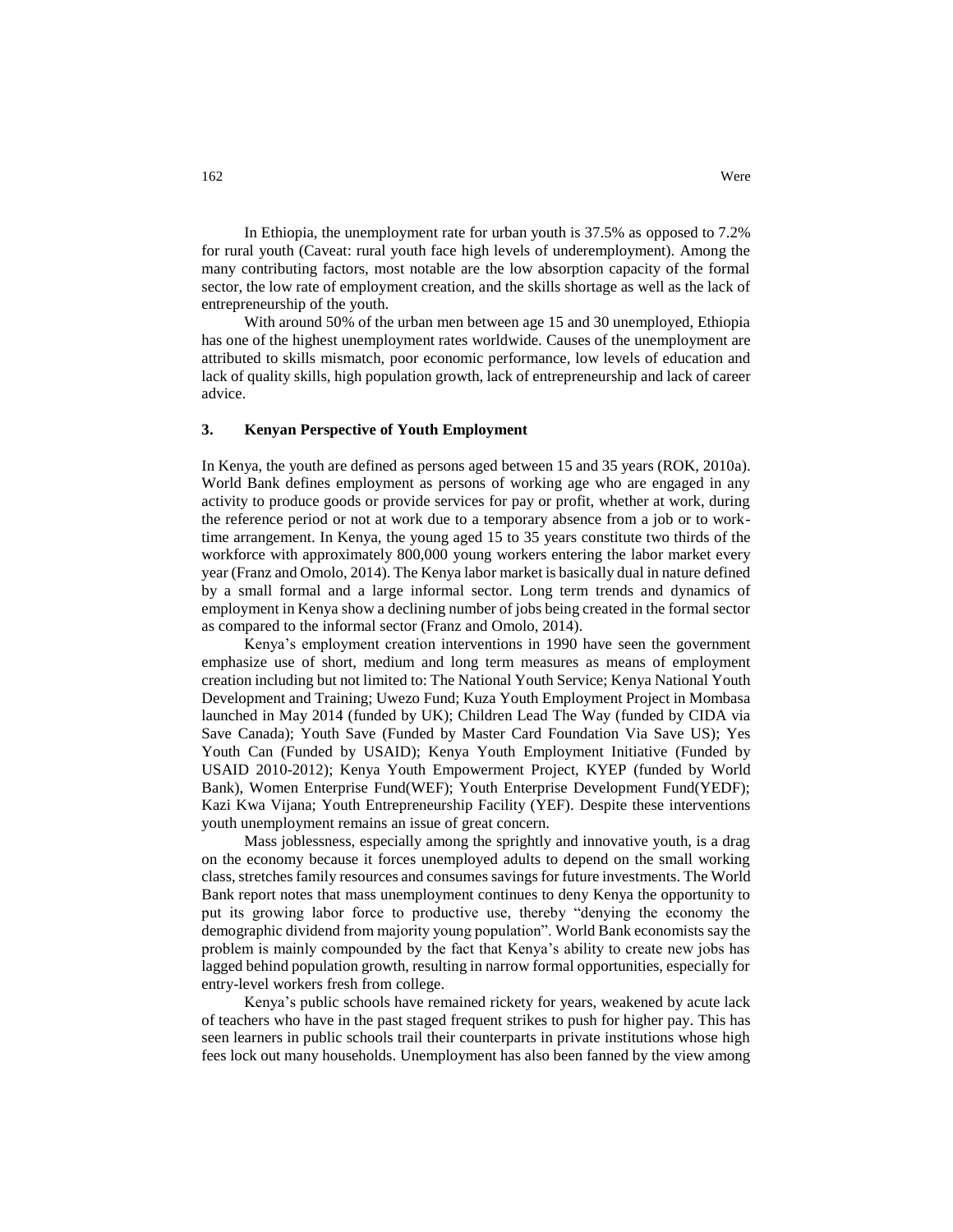companies that fresh graduates lack specialized skills and experience needed to perform tasks, World Bank Report (2016).

The youth face many challenges while seeking for employment. These include limited employment opportunities against a fast growing pool of employment seekers; lack of requisite skills sought by industry due to mismatch of TVET acquired skills and industry expectation; and poor access to information on available opportunities. Other measures are: gender and cultural biases; ethnicity and corruption; unfavorable geographical distribution of jobs; and limited career guidance. Job seekers cite limited financial resources, lack of relevant skills and experience as major obstacles (Kaane, 2014).

## **II. STATEMENT OF THE PROBLEM**

The Youth in Kenya account for about 32% of the population or 9.1 million people. These form 60% of the total labor force. Despite this, opportunities are very scarce to absorb them in the job market. Unemployment is a major challenge that affect the youth across Kenya. Approximately 800,000 young Kenyans enter the labor market every year and youth unemployment is estimated to be as high as 17.3% compared to the overall national unemployment rate of 10% (ROK, 2015). However, Kaane (2014) puts the rate of youth unemployment at 67%.

Further, some of those absorbed are doing jobs that do not match their qualifications and specialization. Approximately 500,000 graduates from various tertiary institutions enter the job market annually. However, due to low economic growth, rampant corruption, nepotism and demand for experience by potential employees, majority of the youth remain unemployed. Employers have exposed the youth to underemployment and exploitation. The unemployment problem requires a change of law and provision of an enabling environment for youth to encourage self-help initiatives for self-employment. A strong dynamic and empowered youth is critical in catalyzing and driving the transformation envisioned in the Kenya constitution.

Despite remarkable steps and interventions by the government, youth employment challenges persist. By 2011 nearly 40% of Kenyan youth aged 14-35 were neither in school nor at work with the informal sector activity forming nearly 80% of the jobs (Balwanz, 2012). Low economic growth, which is manifested in low economic activity and low investment, entails low overall job creation (Republic of Kenya, 2011a).

Most recently, policies aiming at employment creation have also focused on young people. Important initiatives in this regard are the Sector Plan for Labor, Youth and Human Resource Development Sector (2008–2012) and the Kazi KwaVijana (KKV) programs. Launched in April 2009, the KKV aims at annually employing between 200,000 and 300,000 young people in rural and urban areas in labor-intensive public works projects that are implemented by different government ministries (Office of the Prime Minister, 2011). Despite these interventions youth unemployment still remains a key area of concern.

Being unemployed could lead to the risk of poverty, social exclusion, reduced happiness, mental health challenges, loss of skills and talents (Wilson, 1992). Poverty effects on unemployed young people's families include "considerable cognitive, health, nutrition and psychological deficits" for children raised in poverty (Sum, Pond, and Palma. 2002). Agnew (1992) hypothesized that joblessness triggers frustration and anger,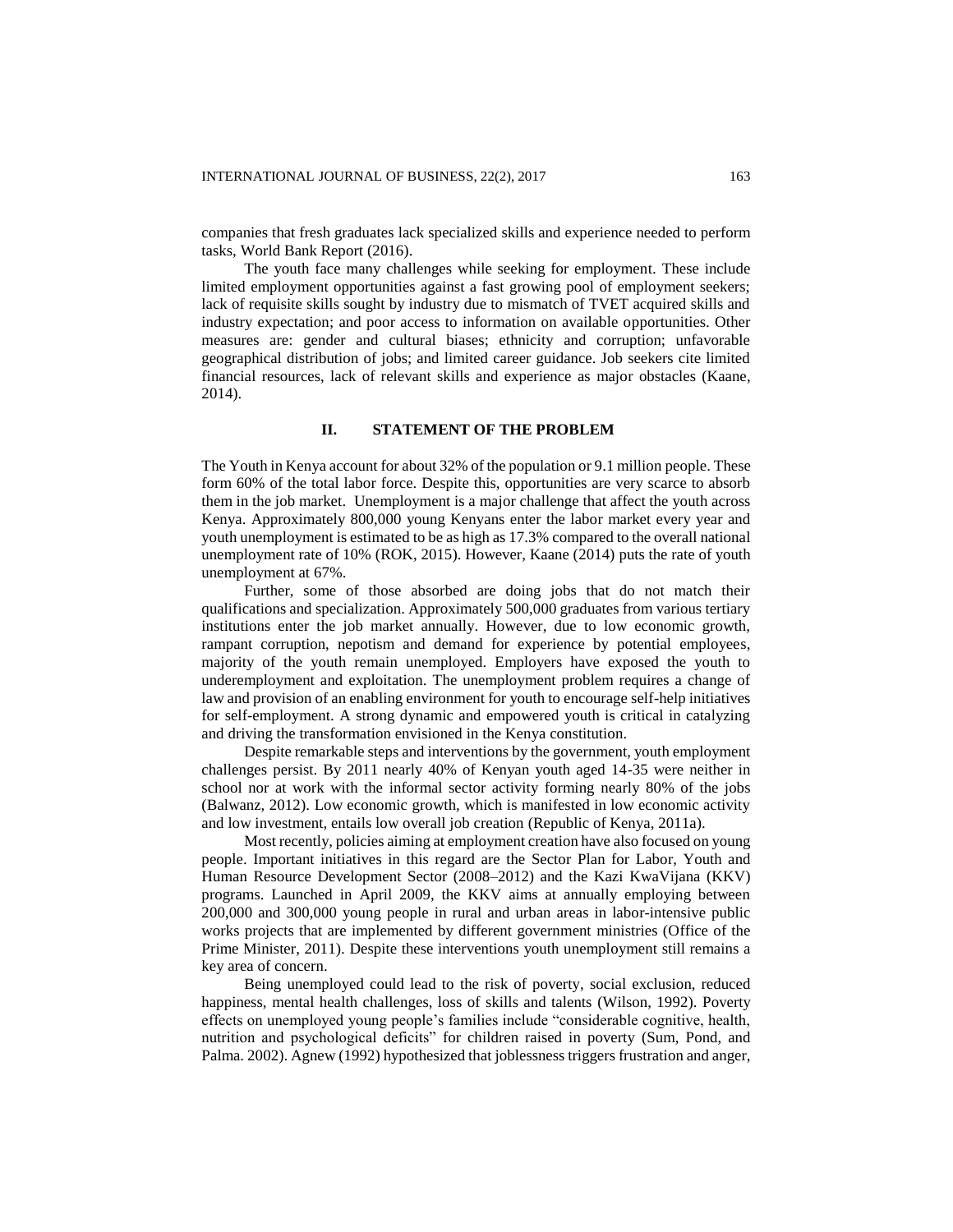which in turn may lead to violent behavior. Chronic unemployment is associated with increased incidence of criminal behavior since the youth have a lot of free time (ILO, 2000; Kotloff, 2004). Hostility and rebellion are other negative effects (cf. DellaVigna and Paserman, 2005). Joblessness could also be linked to consumption of various criminogenic goods; e.g. alcohol and narcotics (drug and substance abuse). A lot of literature has claimed that unemployment has long-lasting effects on the labor market performance, especially among youths (e.g., Ellwood, 1982; Nordström, 2011). It has for instance been argued that joblessness depreciates human capital (e.g. Edin and Gustavsson, 2008). High rates of youth unemployment also represent a wasted resource for developing economies. If not controlled these may destabilize families and the social equilibrium upon which a great economy is founded. It was against this background that this study sought to investigate the effect of social- economic development on youth employment.

#### **A. General Objective of the Study**

The main objective of the study was to find out the effect of social economic development on youth employment in the formal and informal sectors in Nairobi, Kenya.

## **1. Specific Objectives**

- i. To establish how social inequalities, affect youth employment in the formal and informal sectors in Nairobi, Kenya
- ii. To assess how economic activities, affect youth employment in the formal and informal sectors in Nairobi, Kenya
- iii. To find out how status and background affect youth employment in the formal and informal sectors in Nairobi, Kenya
- iv. To ascertain how ethnic biases, affect youth employment in the formal and informal sectors in Nairobi, Kenya
- v. To determine how method of recruitment affects youth employment in the formal and informal sectors in Nairobi, Kenya.
- vi. To examine how the macro environment affects youth employment in the formal and informal sectors in Nairobi, Kenya.

# **III. JUSTIFICATION OF THE STUDY**

The research aimed at establishing new data, new models, new interpretation as well as new frontiers of knowledge that would be of importance to various stakeholders interested in employment matters. Due to lack of sufficient employment opportunities the youth are not able to support themselves and therefore become dependent on relatives and guardians. This has an impact both to the government and the general society. The government misses out on tax payers, families lack bread winners and productivity is generally lowered. Youth become involved in vices like drug and substance abuse. This becomes a challenge to the attainment of the three pillars of Kenya's Vision 2030 - Economic, Social and Political on a national basis.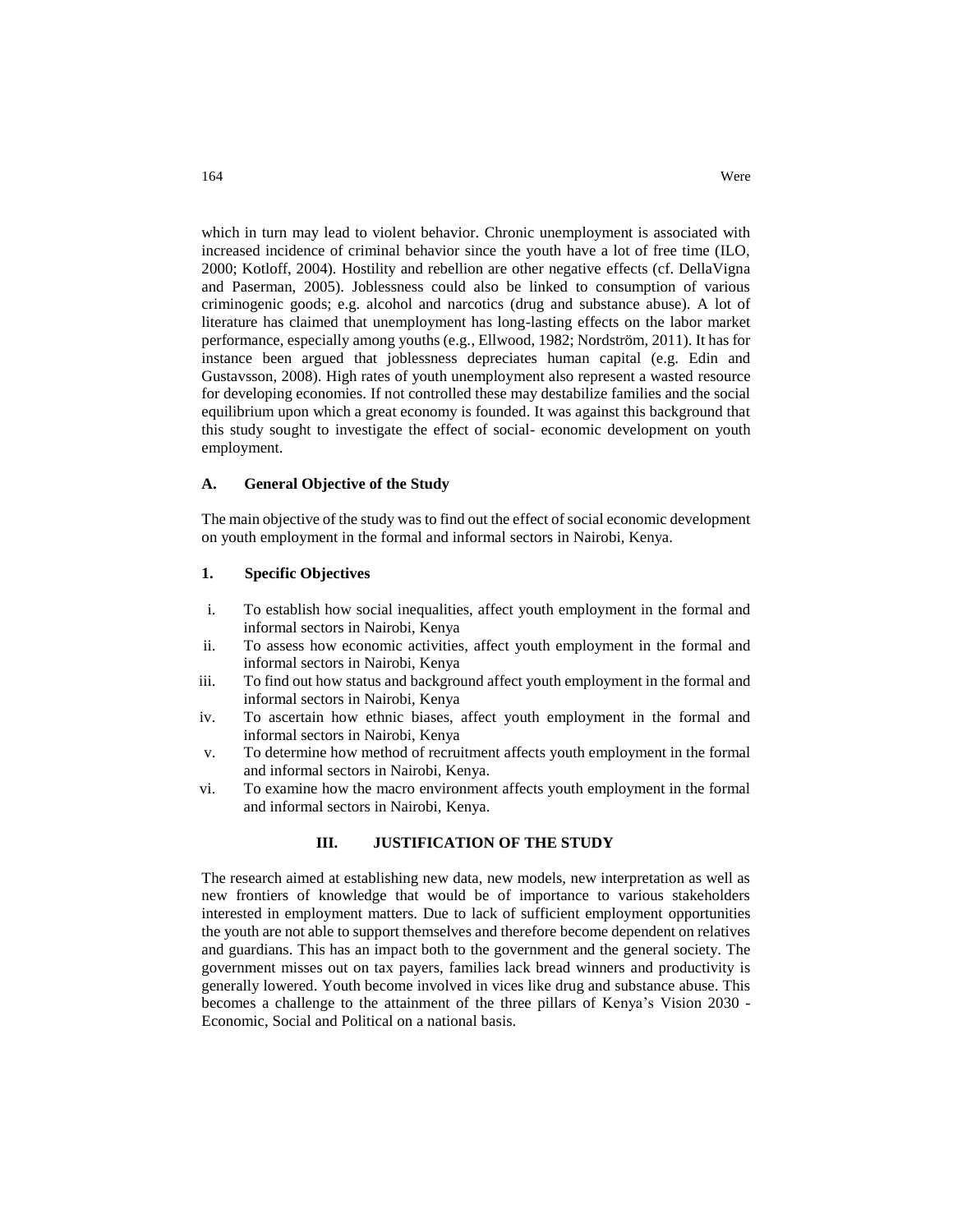Aligning itself to Vision 2030, employment is key towards realizing the economic pillar. This underscores the urgent need for research to explore factors that affect unemployment. Specifically, the study will benefit the following:

## **A. Government and Policy Makers**

The study would be of importance to government and policy makers on issues that affect the effectiveness of employment policies. This would help the leaders to draw up policies that can ensure better employment of the youth.

## **B. Researchers and Scholars**

The study would also be of benefit to other scholars and researchers by making a contribution to the existing body of knowledge and the findings can also be used as a foundation for further research.

## **C. Prospective Employees in Kenya**

The study exposed dynamics around employment hence the prospective employees will be able to understand the causes of unemployment and take necessary mitigation measures.

#### **D. Employers**

The study revealed information around the various variables and this will serve to inform prospective employers on matters around youth employment so that they make informed decisions that enhance employment.

#### **E. International Community and Investors**

They will get an understanding of factors that affect youth employment in Kenya, this will provide a platform for them to create interventions that spur economic activities that enhance youth employment and make policies that will encourage employment creation.

#### **IV. THEORETICAL REVIEW**

#### **A. Social Economic Development Theory**

Building on the historical pattern of the then developed countries, Rostow (1960) claimed that the transition from underdevelopment to development would pass through five stages: the traditional society, the preconditions for take-off, the take-off, the drive to maturity and the age of high mass consumption. The decisive stage is the take-off, through which developing countries are expected to transit from an underdeveloped to a developed state. Increasing rate of investments is considered to be necessary to induce per-capita growth. Like Rostow's stages growth model, the Harrod–Domar model emphasized that the prime mover of the economy is investments (Besley and Ghatak 2003). Every country therefore needs capital to generate investments, such investments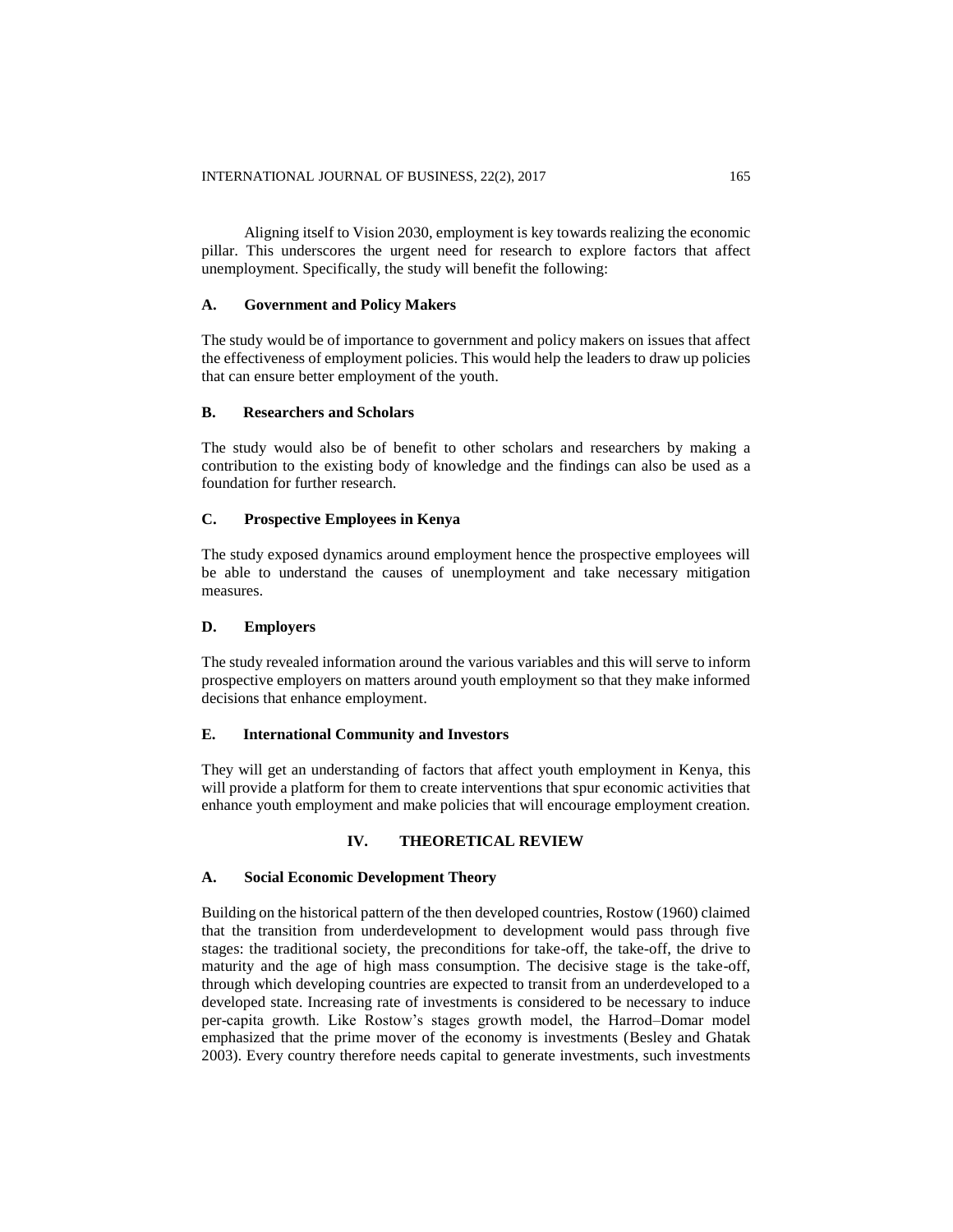then increase opportunities for job creation. If domestic savings were not sufficient, foreign savings would be mobilized.

Although Rostow (1960), Harrod (1948) and Domar (1947) were right about the important role of investments as being most closely correlated with the economic growth rate that in turn had a strong influence on job creation, this is not the only condition for a country to develop. A single production function is simply assumed for all countries (Adelman 2000). Every economy is assumed to have the same necessary conditions and would pass through the same phasing, stage by stage. But that economic growth path, which historically had been followed by the more developed countries, is not the only one pathway. The development process is actually highly nonlinear (Chenery, 1960; Chenery and Syrquin, 1975). Countries may pursue distinct development paths (Morris and Adelman 1988). Economies may miss stages, or become locked in one particular stage, or even regress depending on many other complementary factors such as managerial capacities, and the availability of skilled labor for a wide range of development projects (Todaro and Smith 2009). This theory supports the fact that economic activities including investment acts as a platform for job creation thus reducing unemployment.

## **B. Insider-Outsider Theory of Employment**

Insider outsider theory is due to research by Assar (1984) and Dennis(1994). The insiders are the incumbent employees whose positions are protected by various employmentpreserving devices due to their seniority. The outsiders are those who lack protection. They are either unemployed or get work only temporarily or in some societies have jobs in the informal sector. The insiders are much more influential than outsiders. The insideroutsider theory examines the behavior of economic agents in markets where some participants have more privileged positions than others. This theory articulates that it is more difficult for an outsider to get a job since they do not have requisite information on what works well.

The insiders are those incumbent workers who enjoy more favorable employment opportunities than the outsiders. The reason for this disparity is that firms incur labor turnover costs when they replace insiders with outsiders. Examples of labor turnover costs are the costs of hiring, firing and providing firm-specific training. Insiders may resist competition with outsiders by refusing to cooperate with or harassing outsiders who try to underbid the wages of incumbent workers. As a result, vital information remains with the insiders at the peril of the outsiders (Lewis, 2012).

#### **V. EMPIRICAL REVIEW**

The importance of social economic development in labor markets is an issue of concern to many countries. According to ILO (2011), a country with low economic activities where the business environment does not support the easy startup of business makes a high contribution to the youth unemployment. Youth unemployment has also been related to family background (Gini and Pozzoli, 2009), country aggregate demand (O'Higgins, 1997), experience gap (Caroleo, Ernesto and Pastore, 2007) as well as demographic related factors (Green et al., 2001). The study by Dimian (2011) investigated the determinants of youth labor market performance and their influences on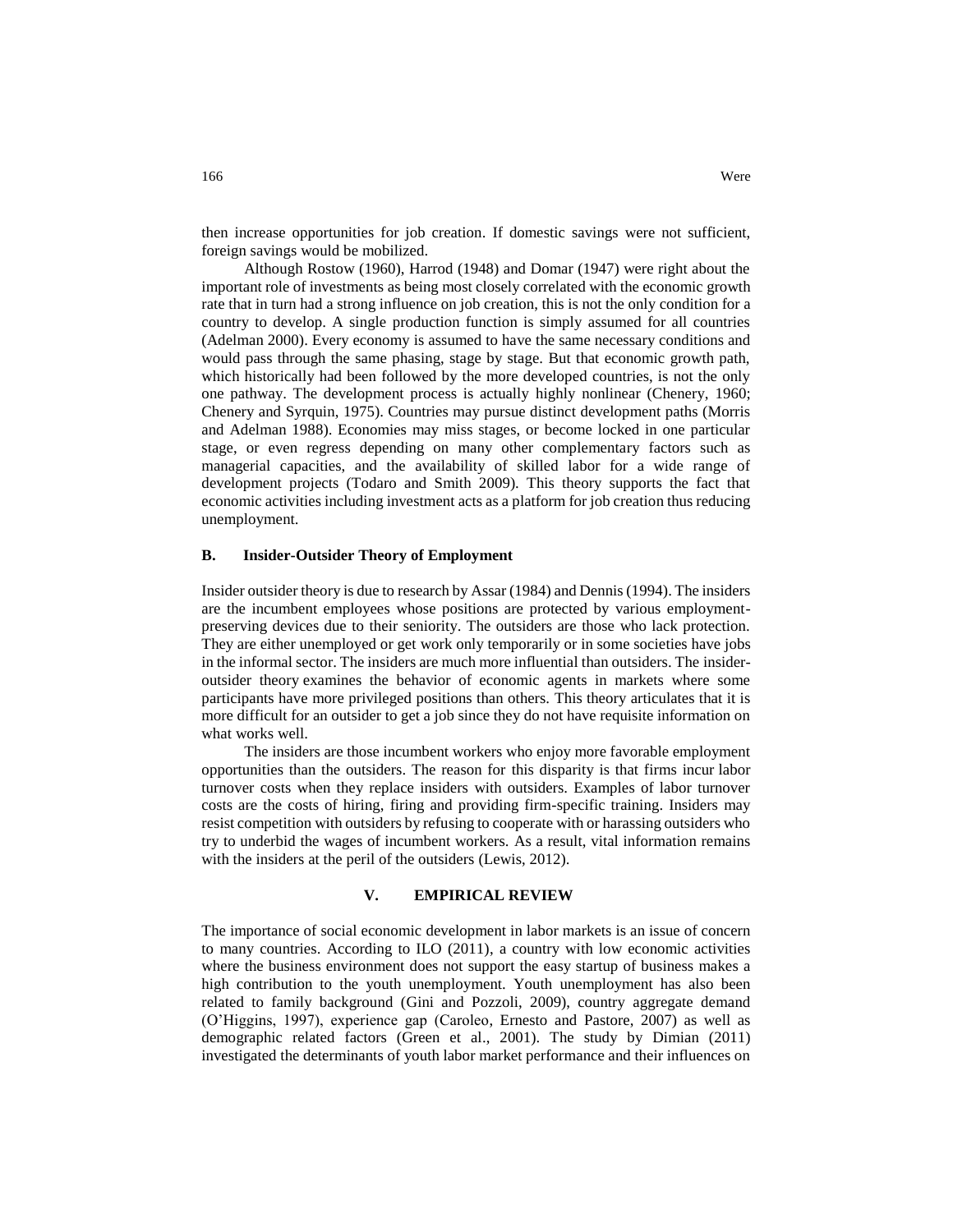the future economic and social development of the CEE countries. The study reported that youth unemployment has negative impact to country's gross domestic product (GDP). The study also found that, countries with high rate of youth employed in agriculture have a lower youth unemployment problem.

Further empirical evidence on youth unemployment includes the study by Dimitrov (2012) which examined youth unemployment in Bulgaria. The study reported that youth unemployment problem was high in the country and factors such as early school leaving age, low education quality and business cycle were the key determinants of youth unemployment. The study also found that social status and family background have great impact on youth unemployment. If parents or one of the parents are unemployed, inactive, had low education, illiterate, without skills and qualification, lived in poverty, belonged to particular ethnic groups; then the same were likely to be replicated among their young people.

The study by Bruno and Cazes (1998) presented an overview of French youth unemployment. The findings of the study indicated high unemployment rate among the youth in France as a result of labor market conditions linked to low economic activity level. The study also reported that high labor cost, youth to adult unfavorable job competition, lack of qualification, unsupportive wage system and unsustainable training have high contribution to youth unemployment in the country.

A comparative study of youth unemployment in Germany and United Kingdom also provides evidence of high youth unemployment rates. The study concluded that gender, education and experience are the key individual risks which contribute to youth unemployment. The study found that female youth were at a disadvantage to acquire jobs in Germany while males were at the disadvantage side in United Kingdom (Isengard, 2003). Likewise, the study by Awogbenle and Iwuamandi (2010) examined the constraints that impede young people in search of non-existing jobs in Nigeria. The study reported that facilitating self-employment, bringing alienated and marginalized youth back into the main economic stream, facilitating skills and experience development and promoting innovations are some of the possible solutions to the youth unemployment problem in the country.

The study by Mpanju (2012) analyzed the impact of foreign direct investment inflows on employment creation in Tanzania. Among the key findings of the study was that foreign direct investment inflows have high impact on employment creation in Tanzania. With such findings, it was recommended that the country should create a good environment to attract foreign direct investment in the country.

## **VI. RESEARCH GAPS**

Based on the literature reviewed several studies have been conducted on factors affecting employment in many countries. Most of the studies have concentrated on demographic factors, lack of skills/skills mismatch, poor educational quality and high population growth as factors influencing employment. However, in Kenya studies have not been done to establish the influence of social economic development on youth employment. Also most of the studies used only a descriptive approach while this study used a mixed research approach.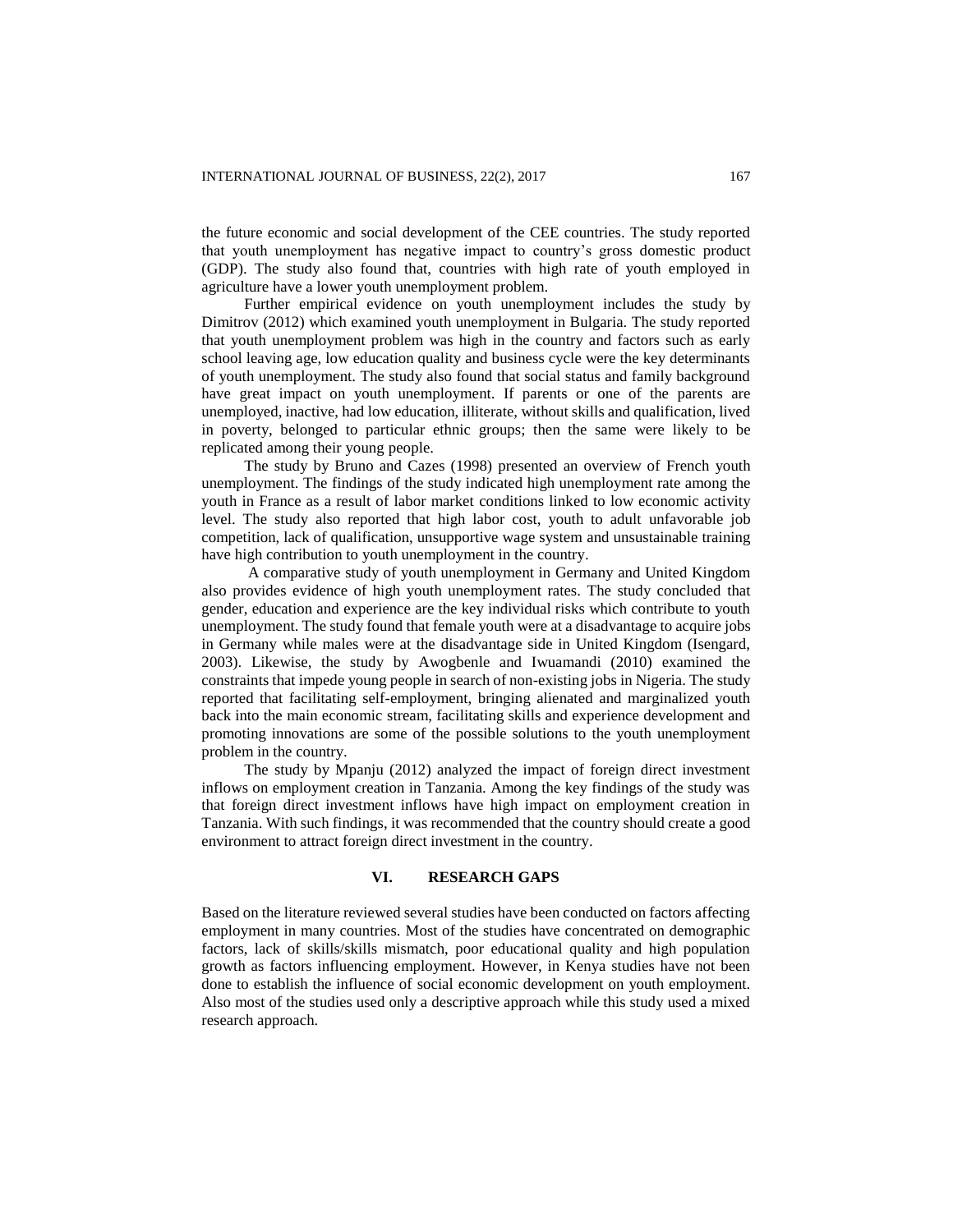## **VII. METHODOLOGY OF THE STUDY**

The study adopted an exploratory approach using a descriptive survey design, which ensured ease in understanding the current status with insight and ideas about the area of study (Kendra, 2009). The descriptive approach has enough provision for protection of bias and maximized reliability. Descriptive design uses a preplanned design for analysis (Mugenda and Mugenda, 2003). The area of investigation is new and this study needed to do an exploration so as to learn something about the dilemma facing youth employment (Cooper and Schinder, 2003). Using simple random sampling 150 respondents were selected representing 7.5% of the total population. Mugenda and Mugenda (2003) suggest that for a population of few thousands a sample size of 5-10% is adequate, therefore a 7.5% sample was considered representative of the population. Therefore, the study targeted 2000 post graduate students (employers) and undergraduate students (prospective employees) at Jomo Kenyatta University of Agriculture and Technology. On a gender basis there were 1100 male students and 900 female students. A sample of 150 (82 males and 68 females) was selected and administered with questionnaires where 130 were returned. Returned questionnaires were checked for plausibility, integrity and completeness to ensure validity. Pilot testing was done to ensure instruments were reliable and ensured validity. Cronbach's Alpha was used to check for the reliability. Statistical Package for Social Science (SPSS) version 22 was used to screen, code and capture the data. Correlation, regression and ANOVA analysis were computed so as to determine the relationship between social economic development and youth employment.

## **VIII. DATA FINDINGS, ANALYSIS AND DISCUSSION**

The findings in Table 1 show that the respondents' level of agreement (Strongly Agree and Agree) with factors that affect youth employment is strongest on ethnic bias at 82.3%, followed by economic activities at 82.2% including investment, followed by the status/background at 77.6%, followed by social inequalities at 75.8%, followed by the macro environment at 73.8% and finally by the method of recruitment at 34.7%. The findings agree with other scholars like ILO (2011) that noted that economic activities increase youth employment. Pozzoli (2009) pointed out that family background affects youth employment. It can therefore be deduced that the six objectives ethnic bias, economic activities, status/background, social inequalities, the macro-environment and method of recruitment all influence and determine youth employment.

#### **A. Correlation**

The correlation technique was used to analyse the degree of relationship between social economic development and youth employment variables. The computation gave the Pearson Moment correlation coefficient r of 0.588 signifying a positive relationship between social economic development and youth employment. This means an improvement in the six indicators of social economic development will lead to an increase in youth employment and a decrease in the indicators of social economic development will lead to decrease in youth employment (Hertzberg, 2003). Specifically, this correlation results show that a reduction in ethnic bias and social inequalities, an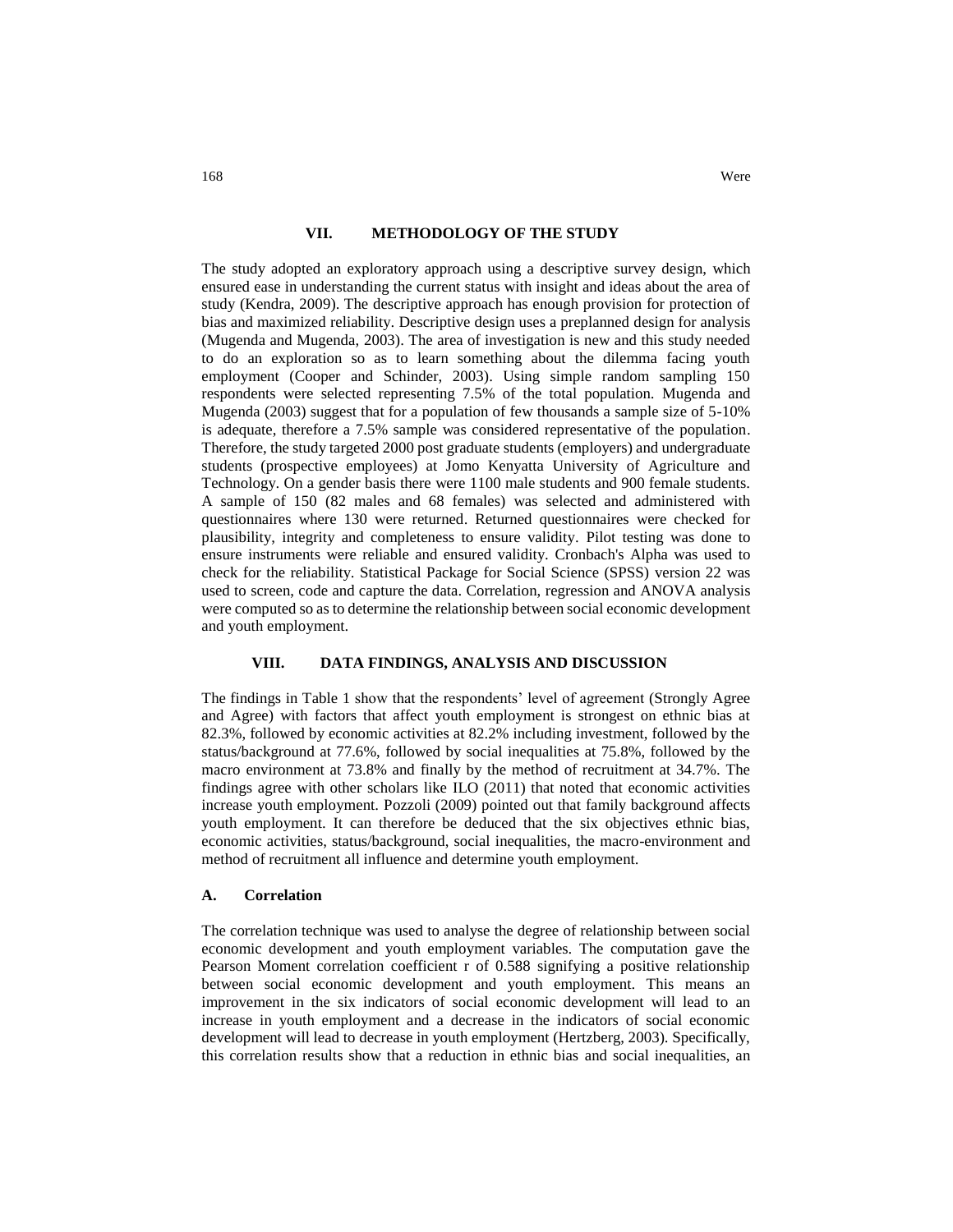improvement in economic activities, status/background, the macro-environment and method of recruitment will lead to an increase in youth employment and vice versa. The test of significance revealed the p-value of 0.02, which is less than the level of significance of 0.05, and hence the test is statistically significant. Findings of this study agree with those of other scholars. Bruno and Cazes (1998) found that social economic activities affected employment among the French youth.

| The extent of agreement with constructs of bochar Leonomic development that<br>affect youth employment |          |          |         |       |       |  |  |  |
|--------------------------------------------------------------------------------------------------------|----------|----------|---------|-------|-------|--|--|--|
|                                                                                                        | Strongly | Strongly |         |       |       |  |  |  |
|                                                                                                        | Disagree | Disagree | Neutral | Agree | Agree |  |  |  |
| Ethnic bias                                                                                            | 1.5      | 3.0      | 13.0    | 40.0  | 42.3  |  |  |  |
| Macro Environment                                                                                      | 1.5      | 5.3      | 19.2    | 54.6  | 19.2  |  |  |  |
| Status /background                                                                                     | 2.3      | 6.9      | 13.0    | 46.1  | 31.5  |  |  |  |
| Social inequalities                                                                                    | 2.5      | 7.5      | 14.2    | 50.0  | 25.8  |  |  |  |
| Economic activities                                                                                    | 5.0      | 5.8      | 7.0     | 35.5  | 46.7  |  |  |  |
| Method of recruitment                                                                                  | 10.0     | 28.4     | 26.9    | 25.5  | 9.2   |  |  |  |

**Table 1** The extent of agreement with constructs of Social Economic development that

## **B. Regression Results**

The coefficient of determination  $\mathbb{R}^2$  explains the extent to which variations in the dependent variable youth employment can be explained/predicted by the changes in the independent variable indicators of social economic development. The  $\mathbb{R}^2$  in linear regression relationship also tells how the regression line fits the data. The regression gave an  $\mathbb{R}^2$  =0.514 which means that 51.4% of the corresponding variation in youth employment can be explained/predicted by changes in social economic development indicators based on the six objectives – these include ethnic bias, economic activities, status/background, social inequalities, macro-environment and method of recruitment. It is an important indicator of the predictive accuracy of the model equation fitted as shown below:

$$
Y = \beta_0 + \beta_1 X_1 + \beta_2 X_2 + \beta_3 X_3 + \beta_4 X_4 + \beta_5 X_5 + \beta_6 X_6 + e \qquad \text{(Model 1)}
$$

where Y= Youth employment;  $\beta_0 =$  Constant; X<sub>1</sub>= Social inequalities; X<sub>2</sub> = economic activities;  $X_3$  = status/ background;  $X_4$  = ethnic bias;  $X_5$  = method of recruitment  $X_6$  $=$ macro-environment; e  $=$  Uncontrolled factors /Experimental errors;  $\beta_{1-6}$ ;  $=$  Model parameters. Tests in table 2 Panel 3 on the constant revealed that the constant is significant implying youth have to find employment even when they have no social economic development. This is explained by the fact that the youth need cash to meet the various financial obligations that they encounter in the society, more so as they settle down and begin family life.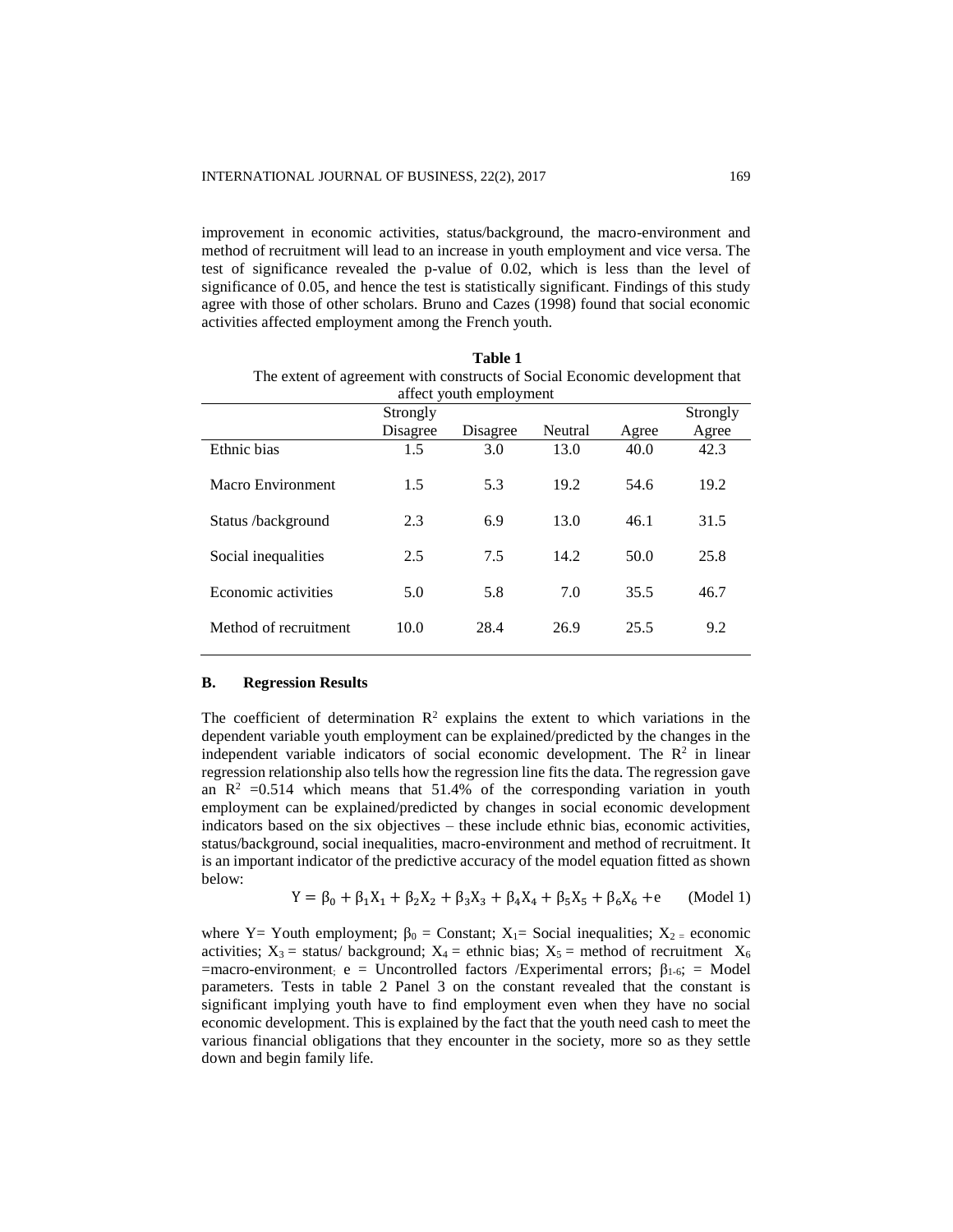| R                             | R Square       | <b>Adjusted R Square</b> |       | Std. Error of the<br>Estimate |                                                                         |                   |
|-------------------------------|----------------|--------------------------|-------|-------------------------------|-------------------------------------------------------------------------|-------------------|
| .635 <sup>a</sup>             | .514           | .478                     |       | 2.942                         |                                                                         |                   |
| Panel 2: ANOVA                |                |                          |       |                               |                                                                         |                   |
|                               | Sum of Squares | Df                       |       | F                             |                                                                         | Sig.              |
| Regression                    | 2280.98        | 29                       | 78.65 | 79.09                         |                                                                         | .000 <sup>b</sup> |
| Residual                      | 328.96         | 100                      | 8.66  |                               |                                                                         |                   |
| Total                         | 2609.94        | 129                      |       |                               |                                                                         |                   |
| Panel 3: $\beta$ coefficients |                |                          |       |                               |                                                                         |                   |
|                               |                |                          |       |                               | t                                                                       | Sig.              |
|                               |                |                          |       |                               |                                                                         |                   |
|                               |                | Panel 1: Model summary   |       |                               | Mean Square<br>Unstandardized Coefficients Standardized<br>Coefficients |                   |

| r alier <i>J. p</i> coefficients |                                          |            |              |       |             |
|----------------------------------|------------------------------------------|------------|--------------|-------|-------------|
|                                  | Unstandardized Coefficients Standardized |            |              |       | Sig.        |
| Model                            |                                          |            | Coefficients |       |             |
|                                  |                                          | Std. Error | <b>B</b> eta |       |             |
| (Constant)                       | .243                                     | .233       |              |       | 1.546 .0001 |
| Social Eco Development           | .741                                     | .430       | .140         | 1.723 | .0009       |

Further tests on the β coefficient of the resulting model suggested  $β=0.741$  which is significantly different from 0 at p-value of 0.009 which is less than the level of significance of 0.05. The  $\beta$  value shows a strong positive relationship between social economic development and youth employment. One-unit increase in social economic development will lead to a 0.741 increase in youth employment. The implication is that the coefficient  $\beta$  of the resulting model is significant. The constant  $\alpha$ =0.243 at the test of significance p - value of 0.001 is less than the level of significance of 0.05. This means that the constant in the resulting model is significant. The implication is that the model fits the data/goodness of fit. The model Youth Employment =β (Social Economic Development) holds as suggested by the tests above. This confirms that there is a positive linear relationship between youth employment and social economic development among the youth. The high value of  $F_{calc}$  (79.086) is greater than  $F_{crit}$  (4.165) at the level of significance of 0.05 and p value is 0.00 this confirms the model goodness of fit and the study concludes that social economic development indicators ethnic bias, economic activities, status/background, social inequalities, macro-environment and method of recruitment positively influence youth employment in Kenya.

## **IX. SUMMARY OF FINDINGS**

In which way does social economic development influence youth employment? The findings of the study indicate that social economic development positively influences youth employment. A 51.4% of the corresponding change in youth employment can be associated to /predicted by changes in social economic development indicators namely ethnic bias, economic activities, status/background, social inequalities, macroenvironment and method of recruitment. With social economic development interventions put in place including investments in various sectors like agriculture, infrastructure, manufacturing, tourism, service industry will lead to creation of jobs and reduce youth unemployment in Nairobi Kenya.

**Table 2**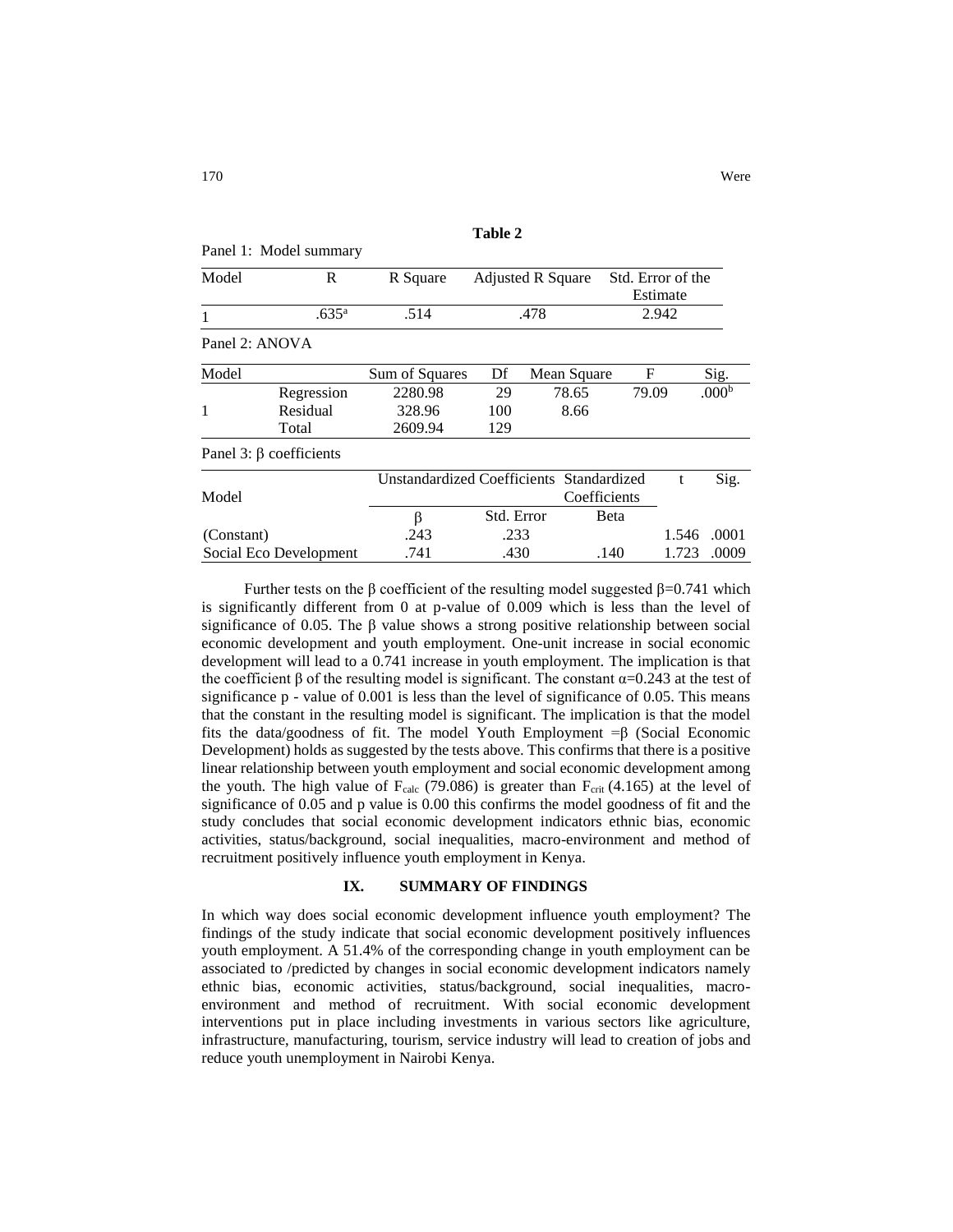## **X. CONCLUSION**

Based on the research findings it is logical to conclude that youth employment can be improved. It is logical to articulate that the current phenomenon of high levels of the youth unemployment can be reversed if the government and other stakeholders ensure that there is specific social economic development (ethnic bias, economic activities, status/background, social inequalities, macro-environment and method of recruitment) interventions in place. The youth must also be willing to change and have the necessary capabilities. The youth must also be aware of the antecedents of youth unemployment and how they impact on employment in order to embrace the necessary positive change.

#### **XI. RECOMMENDATIONS**

The study justifies that with proper social economic development (ethnic bias, economic activities, status/background, social inequalities, macro-environment and method of recruitment) interventions that cut across both the formal and informal sectors; this can help eliminate assumptions, misconceptions, misjudgments and the gross negative perception about youth employment in Kenya. Specifically, the study recommends that the government of Kenya, policy makers, the International community and other stakeholders with interest in employment matters should pay attention on measures that ensure social economic development that will enhance job creation in Nairobi Kenya. The study further recommends that the stakeholders concerned should create specific measures to improve on the macro environment to make it conducive for investors; create interventions to increase economic activities; strengthen equal opportunity and nondiscrimination laws and regulations to reduce ethnic bias and social inequality and promote furtherance of fairness and equality.

#### **XII. SUGGESTIONS FOR FURTHER RESEARCH**

Due to the financial constraints, this study could not exhaust all the factors that affect youth employment in Kenya. Research should be conducted to establish other factors that influence youth employment since those covered in this study account for 51.4% only. Such a study should also be conducted in other counties in Kenya to establish the unique factors so that harmonization can be realized. This study focused on undergraduate and post graduate students of Jomo Kenyatta University of Agriculture City Centre campus, such a study should also be done in other institutions.

#### **REFERENCES**

- Adelman, M., 2000, "No Way out: Divorce-related Domestic Violence in Israel." *Violence against Women*, 6, 1223-1254.
- Agnew, R., 1992, "Foundation for A General Strain Theory of Crime and Delinquency." *Criminology*, 30(1), 47–87.
- Awogbenle, A.C., and K.C. Iwuamadi, 2010, "Youth Unemployment: Entrepreneurship Development Program as an Intervention Mechanism." *African Journal of Business Management*, 4(6), 831-835.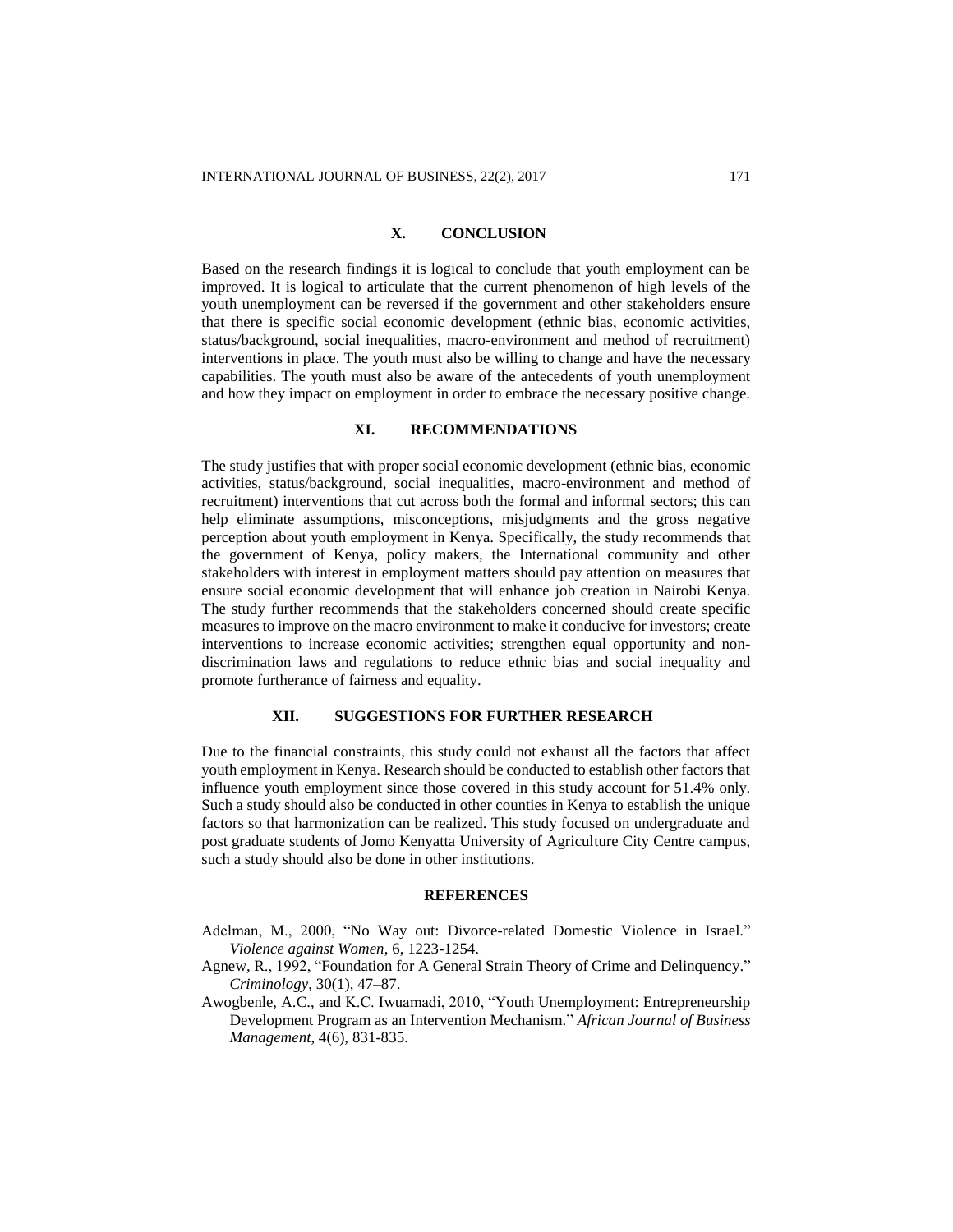- Balwanz, D., 2012, "Youth Skills Development, Informal Employment and the Enabling Environment in Kenya: Trends and Tensions." *Journal of International Cooperation in Education*, Vol. 15 no. 2 pp 69 – 91.
- Besley, T., and M. Ghatak, 2003, "Incentives, Choice, and Accountability in the Provision of Public Services." *Oxford Review of Economic Policy*, 19, 235-249.
- Bruno, C., and S. Cazes, S., 1998, "French Youth Unemployment: An Overview." *ILO Employment and Training Papers*, 23.
- Chenery, H.B., 1960, "Patterns of Industrial Growth*." The American Economic Review*, 50(4): 624- 654.
- Chenery, H.B., M. Syrquin, 1975, "Patterns of Development 1950–1970." Oxford University Press.
- Cooper, D.R., and P.S. Schindler, 2003, "Business Research Methods. (8<sup>th</sup> ed.)." Boston: 15 McGraw-Hill Irwin.
- DellaVigna S., and M.D. Paserman, 2005, "Job Search and Impatience." *Journal Labor Economics*, 23:527–588
- Dimian, G., 2011, "Education and Youth Unemployment in 10 New EU Member States." *Efficiency and Responsibility in Education*.
- Dimitrov, D., 2012, "Sources of Meaningfulness in the Workplace: A Study in The US Hospitality Sector." *European Journal of Training and Development*, Vol. 36(2/3), pp.351–371.
- Edin, P., and M. Gustavsson, 2008, "Time Out of Work and Skill Depreciation." *ILR Review - SAGE.*
- Ellwood, D.T., 1982, "Teenage Unemployment: Permanent Scars or Temporary Blemishes?" *The Youth Labor Market Problem: Its Nature, Causes, and Consequences* (pp. 349-390). University of Chicago Press.
- Franz, J., and J. Omolo, J., 2014, "Youth Employment Initiatives in Kenya, A Report of Review Commissioned by the World Bank and Kenya Vision 2030, Nairobi: World Bank and Vision 2030 Delivery Secretariat."
- Gemma A., and S. Mbowa Tuesday, 2014, "Youth Unemployment Challenge in Uganda and the Role of Employment Policies in Jobs Creation." *Africa in Focus*.
- Gini, G., and T. Pozzoli, 2009, "Association between Bullying and Psychosomatic Problems: A Meta-Analysis." *Pediatrics*, 123, 1059–1065.
- Government of Kenya, 2011, "Youth Enterprise Development Fund Status Report." Nairobi: Government Printer.
- Green, P., M.L. Rohling, P.R. Lees-Haley, and L.M. III Allen, 2001, "Effort Has a Greater Effect on Test Scores than Severe Brain Injury in Compensation Claimants." *Brain Injury*, 15(12), 1045-1060.
- Gustafsson, B., L. Shi, and H. Sato, 2014, "Data for Studying Earnings, the Distribution of Household Income and Poverty in China." *China Economic Review*, *30*, 419-431.
- Harrod, R., 1948, *Towards a Dynamic Economics: Some Recent Developments of Economic Theory and Their Application to Policy*. London: Macmillan.
- Herzberg, F., 2003, "One More Time: How Do You Motivate Employees?" *Harvard Business Review*, 81(1): 87-96.
- ILFS, 2010, *Integrated Labor Force Survey in Tanzania*. National Bureau of Statistics, Dar es Salaam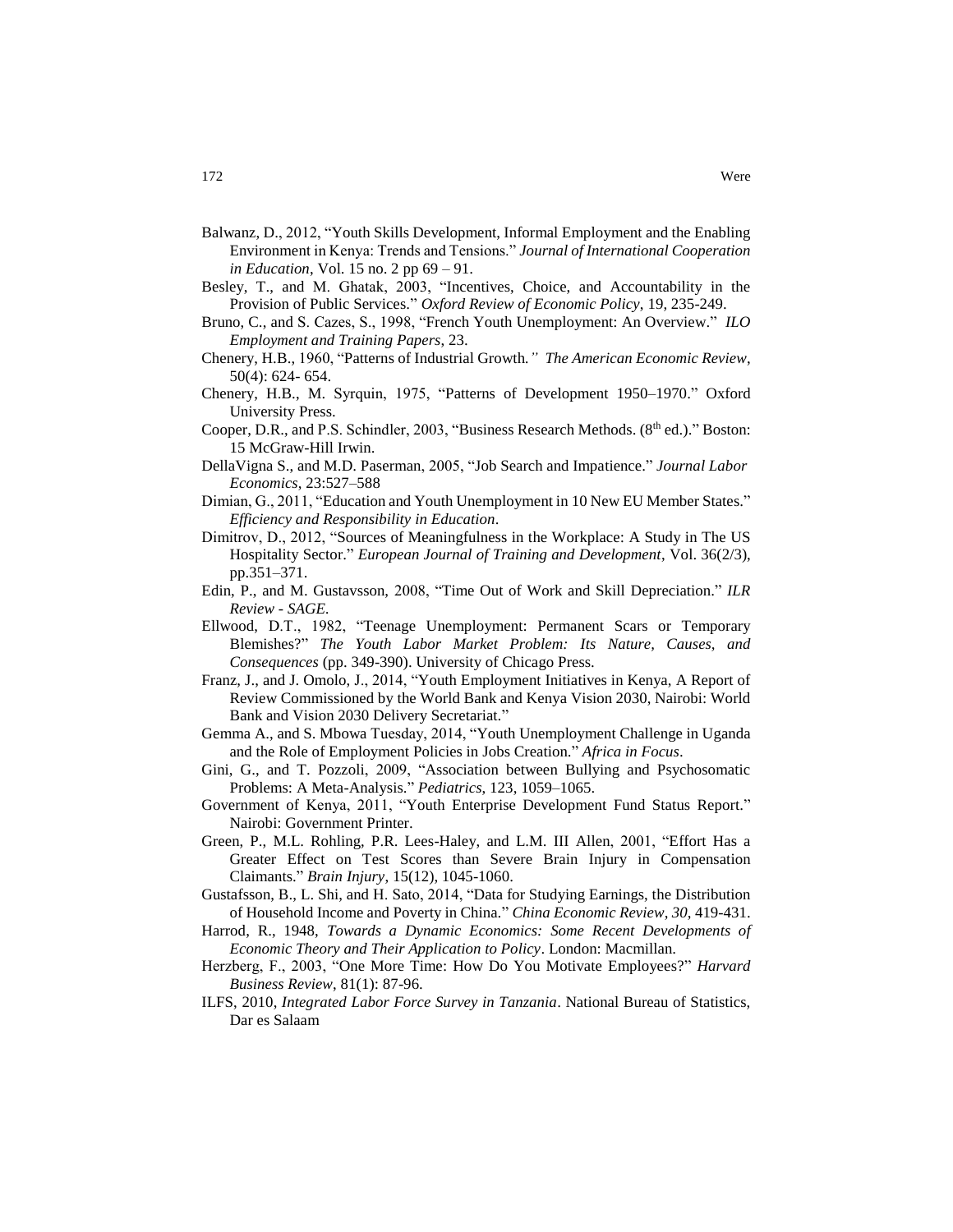- International Labour Organization, 2000, "World Labour Report: Income Security and Social Protection in a Changing World." Committee on Employment and Social Policy International, Labour Office. Geneva.
- International Labour Organization., 2004, "Fundamental Principles and Rights at work." Report of the Director General.
- International Labour Organization, 2006, "The Employment Relationship." Report of the Director General.
- International Labour Organization, 2006, "Global Employment Trends for Youth, ILO, Geneva."
- International Labour Organization, 2011, "World of Work Report. International Institute for Labour Studies. Geneva."
- International Labour Organizations, 2015, *Global Employment Trends for Youth; Scaling Up Investments in Decent Jobs for Youth*. International Labor Organization, Geneva. Isengard, I., 2003, "Youth Unemployment: Individual Risk Factors and Institutional
- Determinants. A Case Study of Germany and the United Kingdom." *Journal of Youth Studies*, Vol. 6, No. 4.
- Kaane, H., 2014, *Youth Employment in Africa-Kenya Country Report*. Government Printer, Nairobi
- Kendra, L.K., 2009, "The Logic of Historical Explanation in the Social Sciences." *Comparative Political Studies*, 42, 1: 114-46.
- Kenya National Bureau of Statistics, 2016, *Economic Survey-Government Printer: Nairobi*.
- Kotloff, K.L., 2004, "Re-structuring of Educational System: A Panacea for Youth Unemployment in Africa." *Journal of Education and Practice*, Vol. 5, No 6.
- Lewis, P.A., 2012, *Flying High? A Study of Technician Duties, Skills, and Training in the UK Aerospace Industry*. London: The Gatsby Charitable Foundation.
- Lewis, S.C., 2012, "From Journalism to Information: The Transformation of the Knight
- Foundation and News Innovation." *Mass Communication and Society*, 15:309–334.
- Lewis, P.A., 2012, *Space for Technicians? An Analysis of Technician Skills and Training in the UK Space Sector*. London: The Gatsby Charitable Foundation.
- Lindbeck, A. and J.S. Dennis, 1984, "Involuntary Unemployment as an Insider-Outsider Dilemma." Seminar Paper No. 309, Institute for International Economic Studies, University of Stockholm, Sweden.
- Morris, C.T., and I. Adelman, 1988, *Comparative Patterns of Economic Development 1850–1914*. Johns Hopkins University Press, Baltimore.
- Mpanju, A.K., 2012, "The Impact of Foreign Direct Investment on Employment Creation in Tanzania." *International Journal of Business Economics and Management Research*, Vol.2 Issue 1.
- Mugenda, O.M., and A.G. Mugenda, 2003, *Research Methods: Quantitative and qualitative Approaches*. Nairobi: African Centre for Technology Studies.
- Mjema, G.D, 1997, "Youth Unemployment in Tanzania: New Strategies for Combating an Old Problem." *Journal of Population Studies and Development*, Vol.4, No.1.
- Natrass, N., 2002b, "Should Youth Employment be targeted as a Part of a Comprehensive Welfare Policy in South Africa?" *Social Dynamics*, 28(2), 207-236
- Nordström. S.O., 2011, "Scarring Effects of the First Labor Market Experience." IZA DP No. 5565.